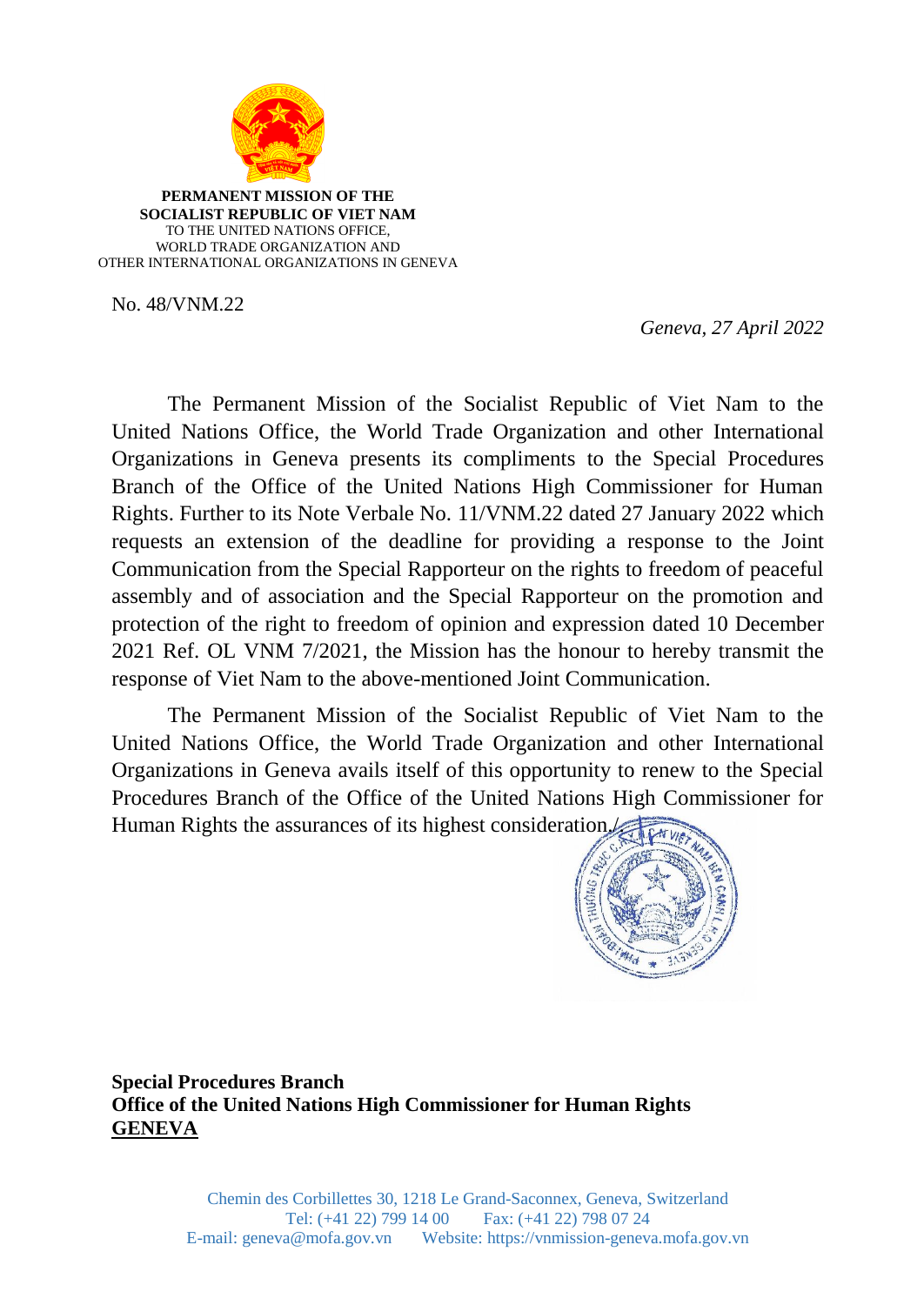**Response of Viet Nam to the Joint Communication from the Special Rapporteur on the rights to freedom of peaceful assembly and of association and the Special Rapporteur on the promotion and protection of the right to freedom of opinion and expression dated 10 December 2021 Ref. OL VNM 7/2021 concerning some of Vietnamese legislative documents** *Ref. OL VNM 7/2021 (dated 10 December 2021)*

## **1. On the legislative documents regarding management and use of grants not in the form of official development assistance of foreign agencies, organizations, and individuals for Viet Nam (Decree No. 80/2020/ND-CP dated 07 July 2020) and management and use of official development assistance (ODA) and concessional loans granted by foreign donors (Decree No. 56/2020/ND-CP dated 25 May 2020)**

These regulations are not to limit but to ensure transparent and effective operations, especially in financial matters (anti-tax evasion, money laundering...). Each country has its own laws governing the registration, operation and financing of domestic and foreign non-governmental organizations (NGOs). In fact, these regulations in recent years have contributed to ensuring the rights and obligations of domestic and foreign NGOs operating in Viet Nam, ensuring the promotion of operational efficiency, participating in the development of the country and society.

- As of December 2021, Viet Nam has 93,425 associations (of which 571 operate on a national or inter-provincial scale, 92,854 operate on a local scale), including organizations and associations of youth, women, workers, farmers, the elderly, people with disabilities, charity associations, scientific and professional organizations, NGOs...Associations actively participate in social life, contribute ideas to build laws and institutions, implement socio-economic development policies, support vulnerable groups, implement sustainable development goals, guarantee human rights.

- By the end of 2020, there are more than 500 foreign NGOs in Viet Nam operating and contributing in many fields of socio-economic development. In 2021, the activities of foreign NGOs in Viet Nam face many difficulties due to the Covid-19 pandemic, but these NGOs have significantly contributed to Viet Nam with the value of foreign non-governmental grants disbursed to Viet Nam in 2021 reaching more than 232.99 million USD (increasing by more than 5% compared to 2020). In 2021, disbursement rate of foreign non-governmental grants reached more than 73% of the total committed value of the whole year (compared to 71% in 2020).

#### *a. Decree No. 80/2020/ND-CP on management and use of grants not in the form of official development assistance of foreign agencies, organizations, and individuals for Viet Nam*

- Decree No. 80/2020/ND-CP does not contain any provisions relating to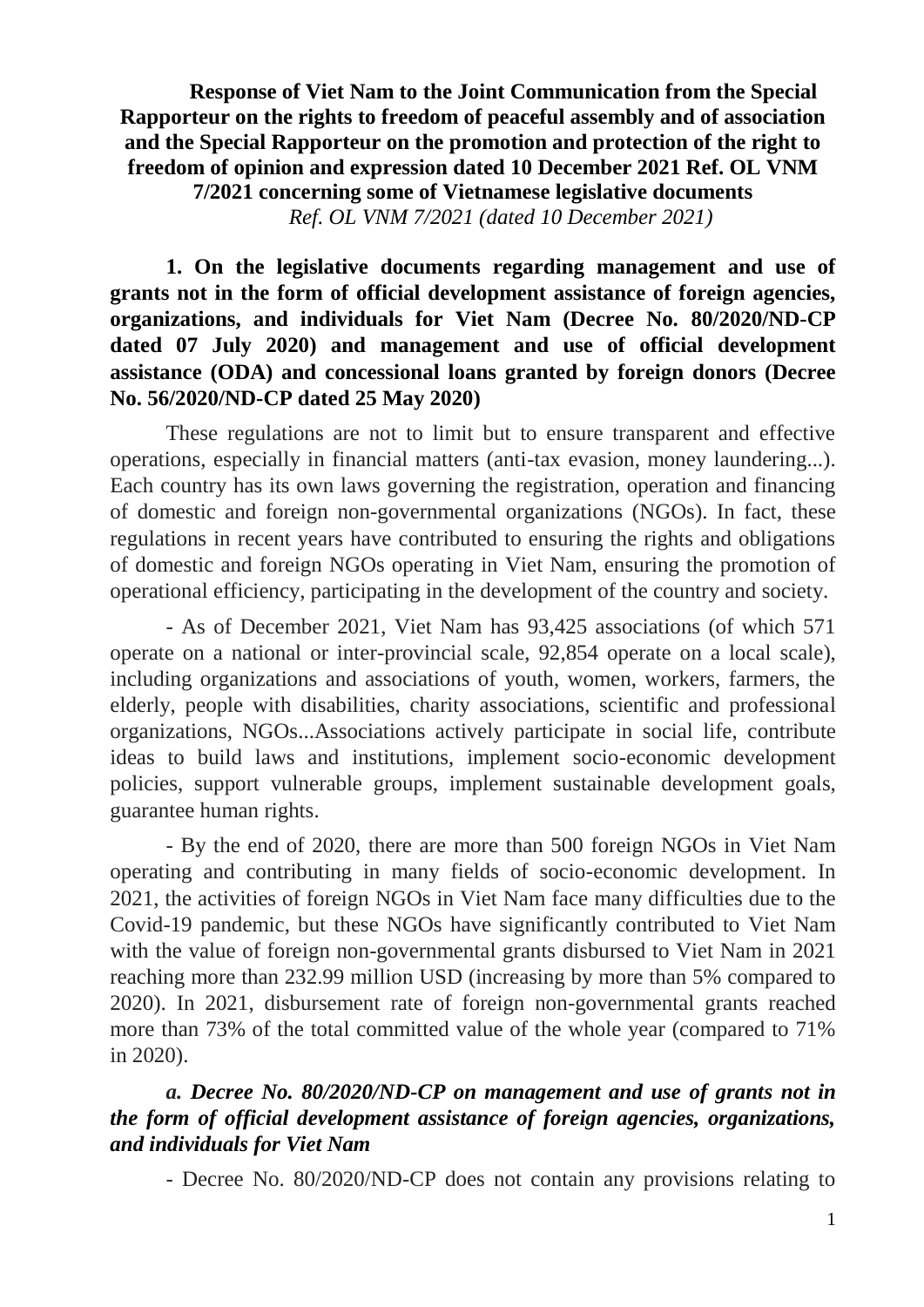restrictions on freedom of association and assembly as well as restrictions on access to lawful foreign grant sources for legally established organizations in Viet Nam. All non-refundable grants for non-profit, humanitarian, charitable and development purposes are approved and implemented by Vietnamese competent state agencies in accordance with relevant laws. Viet Nam's laws on the management and use of grants does not contain any provisions relating to restrictions on access to lawful foreign grant sources for development, humanitarian, charitable and non-profit purposes.

- Decree No. 80/2020/ND-CP has created a favorable environment to attract grants in the context of decreasing grant sources for Viet Nam, contributing to promoting friendship and cooperation for development. At the same time, the Decree has enhanced the self-responsibility of agencies, localities and organizations in receiving and implementing grants. - During the period since the Decree took effect (September 17, 2020) until now, the number of projects, programs and non-project grants approved by Vietnamese competent authorities is as follows:

+ In 2020, there will be a total of 95 grants, including 50 projects and 45 non-project grants.

+ In 2021, there are a total of 541 grants, including 296 projects and 245 non-project grants. In which, the Vietnam Union of Science and Technology Associations (VUSTA) has 58 grants.

+ From 2022 to now, there have been 97 grants, including 52 projects and 43 non-project grants.

- Decree No. 80/2020/ND-CP clearly stipulates cases that are not covered by the Decree, stipulating that the grants are financial support or non-refundable goods and services to implement socio-economic and humanitarian development goals, not for commercial or profit purposes. For grants belonging to state budget revenues and non-state budget revenues, there are specific regulations on the responsibilities of related parties.

- Article 3 of Decree No. 80/2020/ND-CP has the content on "interpretation of terms" to better define the meanings of some terms mentioned in the Decree of which Clause 8, Article 3 stipulates if the recipient of a grant is an agency or organization of the State or an enterprise owned by the State, within the scope of revenue and expenditure management in accordance with the law on state budget, only such grant will be identified as "belonging to the state budget revenue". The grant recipients are specified in Article 2 (Regulated entities), Clause 3 of which the majority are NGOs.

# *b. Decree No. 56/2020/ND-CP on management and use of official development assistance (ODA) and concessional loans granted by foreign donors*

- Decree No. 56/2020/ND-CP dated 25 May 2020 has been replaced by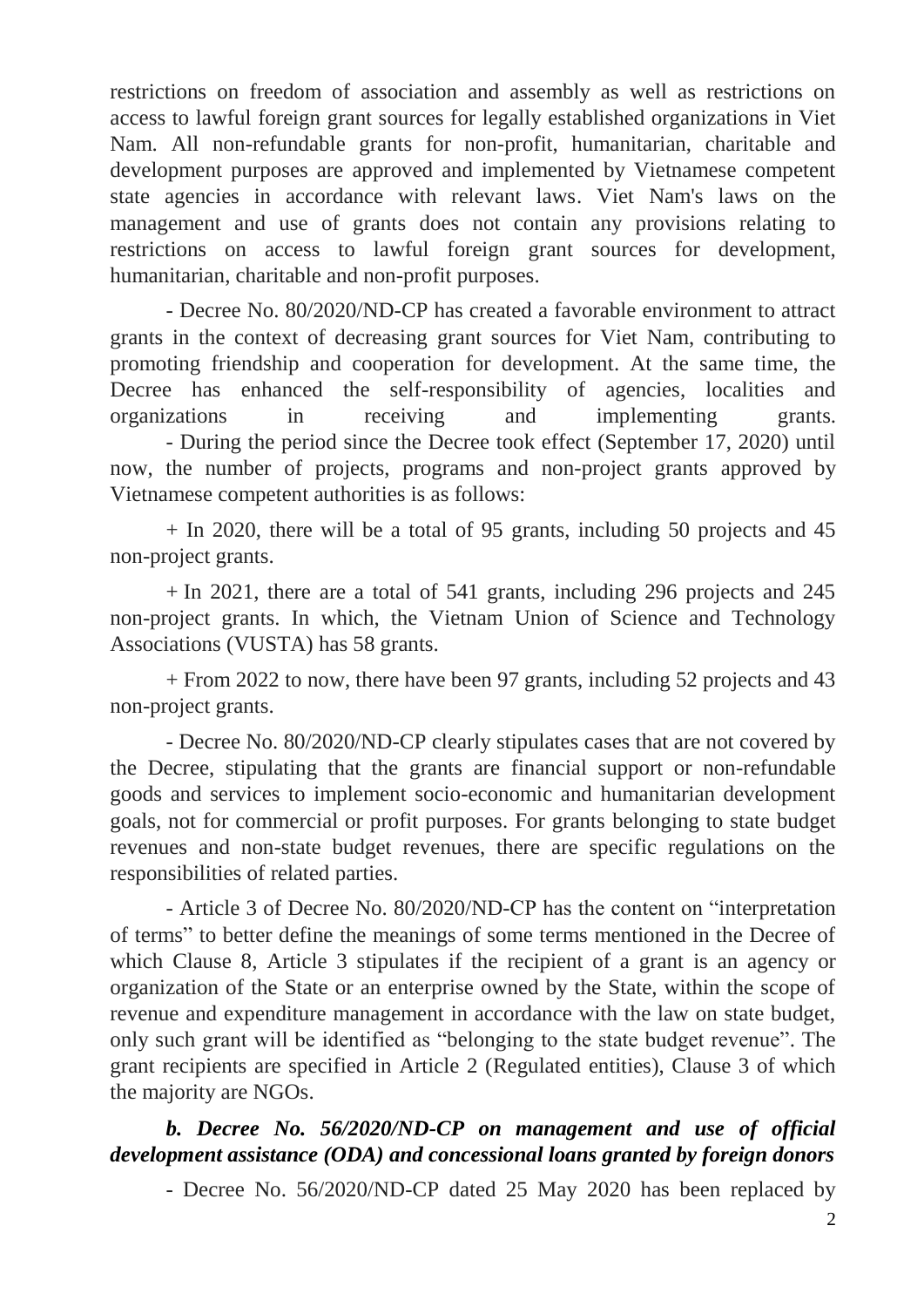Decree No. 114/2021/ND-CP dated 16 December 2021. According to the provisions of Clause 19, Article 3 of Decree No. 114/2021/ND-CP dated December 16, 2021, ODA and concessional loans are capital sources provided by foreign donors to the State or the Government of the Socialist Republic of Viet Nam to support development, ensure welfare and social security.

- Article 11 of Decree No. 114/2021/ND-CP dated 16 December 2021 stipulating forms of access to and use of ODA and concessional loans for the private sector, including: (i) Public-private partnership programs and projects shall comply with current regulations of the law on PPP and specific treaties, agreements on ODA and concessional loans; (ii) Access to and use of ODA and concessional loans through participation in the implementation of programs and projects to support the private sector of the governing body.

## **2. On Decision No. 06/2020/QD-TTg dated 21 February 2020 on organization and management of international conferences and seminars in Viet Nam**

- Decision No. 06/2020/QD-TTg dated 21 February 2020 was developed to replace Decision No. 76/2010/QD-TTg dated 30 November 2010 of the Prime Minister on organization and management of international conferences and seminars in Viet Nam. This decision was developed in accordance with the procedures and processes stipulated by the law of Viet Nam and widely consulted with stakeholders, posted publicly online for opinions of socio-political organizations, professional organizations and people. Decision No. 06/2020/QD-TTg does not interfere with the right to freedom of assembly and freedom of speech and expression. In fact, the provisions of Decision No. 06/2020/QD-TTg do not prohibit or limit of forms of conferences and seminars, but stipulate unanimity and specificity of documents and the process of applying for permission to organize international conferences and seminars.

- Decision No. 06/2020/QD-TTg is a step forward in administrative reform, adjusting the registration process and procedures, allowing the organization of international conferences and seminars and the management and reporting responsibilities of relevant agencies. Compared to the previous Decision No. 76/2010/QD-TTg, Decision No. 06/2020/QD-TTg has amended, supplemented and clarified some unclear regulations in order to simplify administrative procedures and create favorable conditions for agencies and organizations performing the tasks of state management as well as organizing international conferences and seminars, at the same time clearly assigning tasks, promoting the active role of management agencies from central to local levels, thereby implementing reform administrative and building a Constructive Government. The main new points of Decision No. 06/2020/QD-TTg compared to Decision 76 can be mentioned as follows: (i) Decentralization and clarification of authority among state management agencies in considering and deciding for organizations of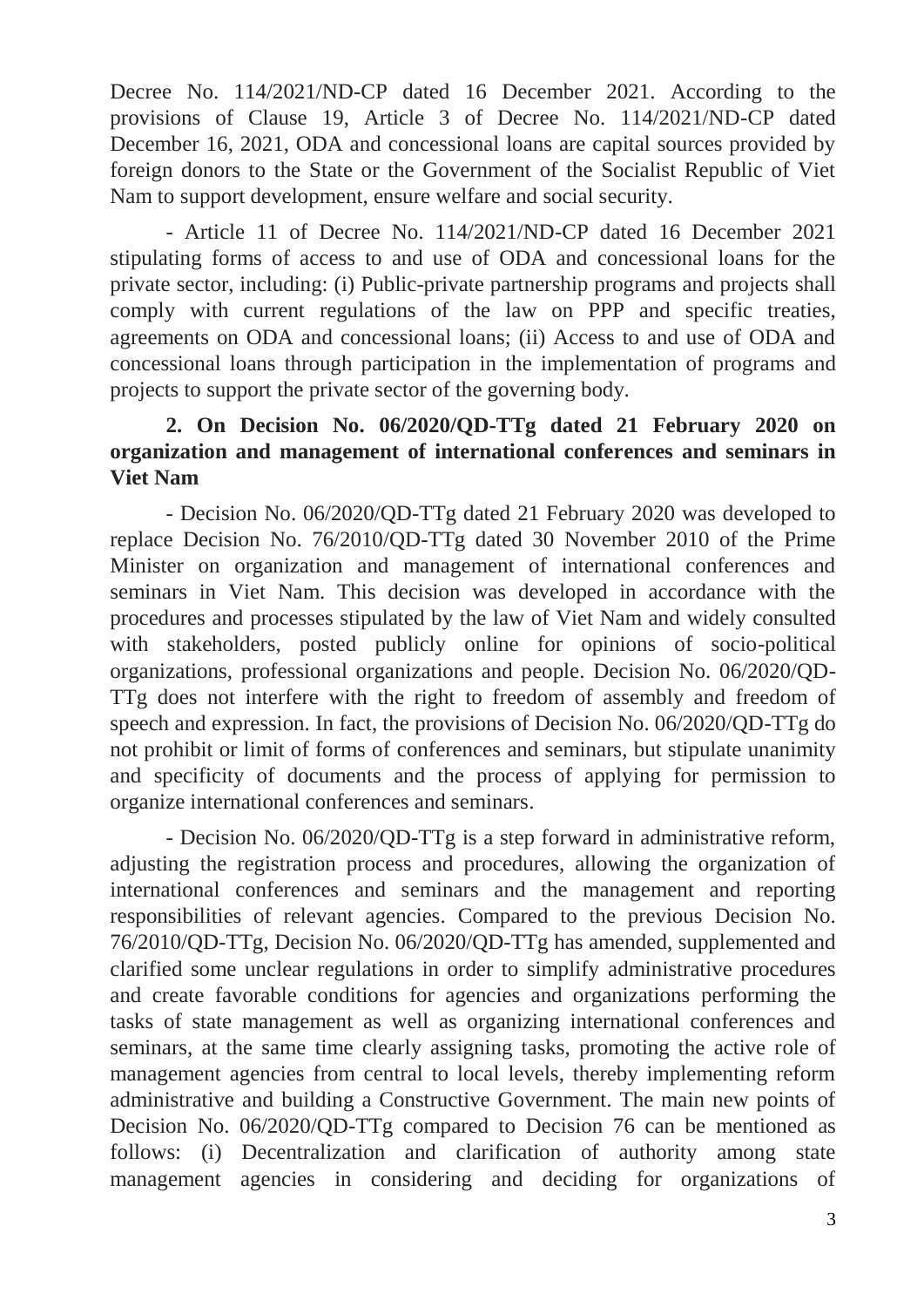international conferences and seminars, thereby contributing to shortening the time for organizations and units to register for organization of international conferences and seminars; (ii) Simplifying administrative procedures for applying for a permit to organize international conferences and seminars for the organizing unit in the form of "one-stop shop" (only need to submit the application once to the competent agency instead of having to apply to all relevant agencies before submitting to competent authorities for consideration), without discriminating between Vietnamese and foreign entities. Thus, Decision No. 06/2020/QD-TTg has contributed to further perfecting the legal framework on organization and management of international conferences and seminars in particular and the right to peaceful assembly in general in the direction of creating favorable conditions for units and organizations to register for organization of international conferences and seminars in accordance with the commitments of Viet Nam.

- Since Decision No. 06/2020/QD-TTg was issued, the organization and management of international conferences and seminars has taken place smoothly, making an important contribution to the international integration process of Viet Nam. In the year 2020-2021, there were 1,676 international conferences and seminars organized, of which 60 international conferences and seminars were organized by foreign NGOs, 20 international conferences and seminars were chaired or co-hosted by diplomatic missions and international organizations (such as EU Delegation, UN Resident Office in Viet Nam, Embassies and Consulates General of UK, France, Italy, Netherlands, Korea...).

- Regarding the opinion that "the Prime Minister has exclusive authority over international conferences and seminars" (page 7 in the Joint Communication):

(i) Clause 1, Article 3 of Decision No. 06/2020/QD-TTg has clearly stated a number of cases that need to be submitted to the Prime Minister to consider and approve; the appraisal and permitting process for international conferences and seminars within the authorized competence of the Prime Minister shall comply with Clause 1, Article 5. Other ordinary international conferences and seminars are within the authorized competence of ministers and heads of ministerial-level agencies, government agencies or chairpersons of People's Committees of provinces/cities directly under the Central Government according to Clause 5, Article 2 and Clause 2, Article 3.

(ii) However, there are technical errors when promulgating it, in Clause 2 stipulates that "international conferences and seminars are within the authorized competence of the Prime Minister" instead of "international conferences and seminars are not under the authorized competence of the Prime Minister". The competent authorities of Viet Nam have widely corrected in Official Dispatch No. 825/BNG-CNV dated March 10, 2020.

- Regarding the opinion that additional condition provisions are needed in Article 6 of Decision No. 06/2020/QD-TTg (page 7 in the Joint Communication):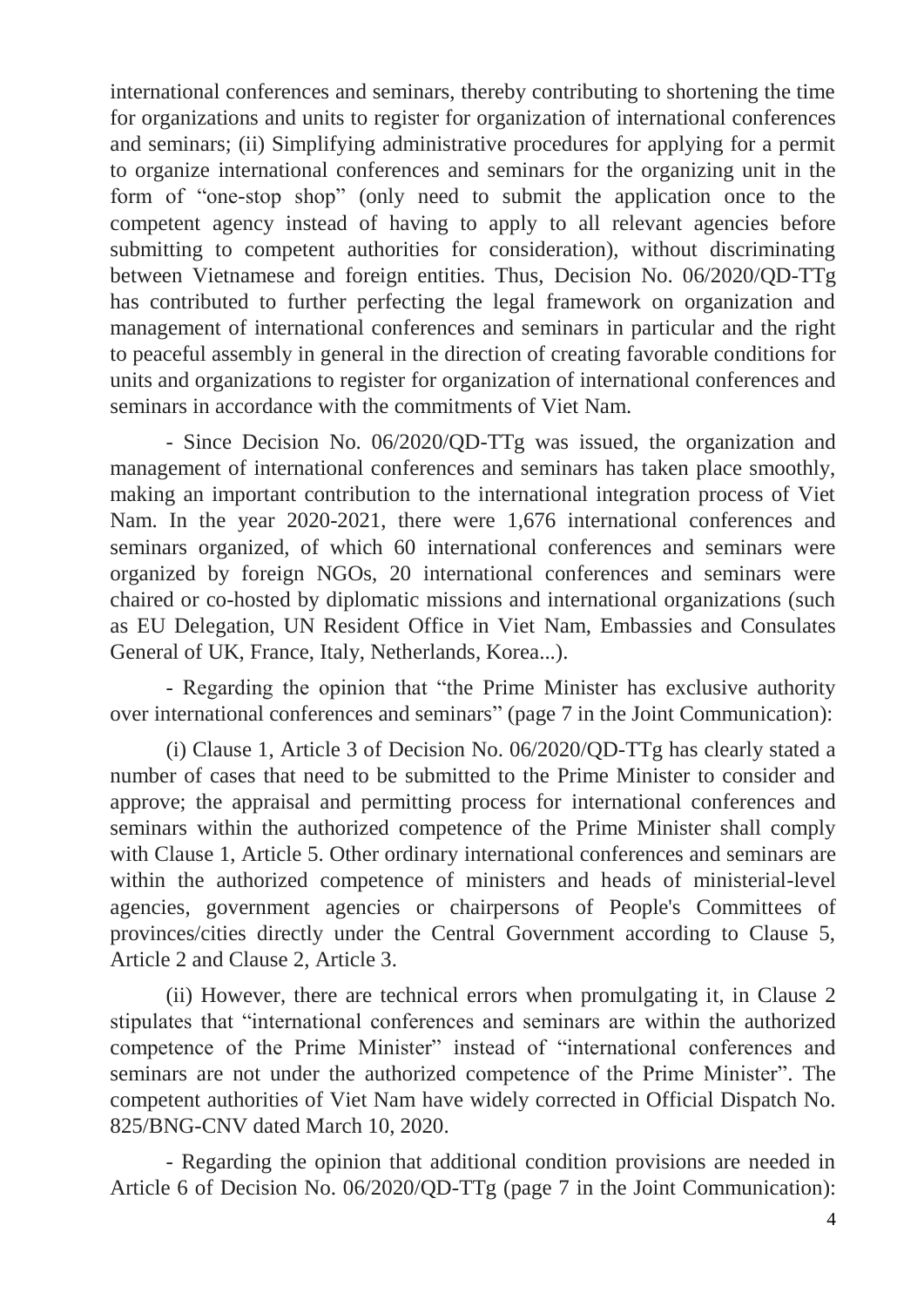Article 6 of Decision No. 06/2020/QD-TTg adds new provisions (compared to Decision No. 76/2010/QD-TTg) about applying for hosting international conferences and seminars. This provision does not impose a burden on the organizational units as reflected in the Joint Communication. The process of applying to host international conferences and seminars is in order to meet the needs of many agencies and organizations as to making commitments with foreign partners when the date of international conferences and seminars is not close and specific information not determined. This process is optional and is carried out according to the needs of organizational units.

#### **3. Some other regulations mentioned in the Joint Communication**

#### *a. On Decree No. 72/2013/ND-CP dated 15 July 2013 on the management, provision, and use of Internet services and online information*

- Viet Nam always respects, protects and ensures citizens' rights to freedom of speech, freedom of the press and access to information according to the 2013 Constitution and laws. As of November 30, 2021, Viet Nam has 816 print and electronic press agencies. All aspects of information in all areas of life are accessed and reflected by the press, and all citizens in Viet Nam can express their opinions and exercise their right to freedom of expression through press agencies. In addition, the number of Vietnamese social network users has increased rapidly in recent years with about 72 million accounts (as of January 2021, an increase of about 11% compared to 2020). This shows that Vietnamese citizens can fully use social networks to actively exercise their right to freedom of expression and access to information on the internet in accordance with the law without being banned or restricted but do not infringe upon the interests of the nation, the community as well as the lawful rights and interests of other organizations and individuals.

- Prohibited acts specified in Article 5, Decree No. 72/2013/ND-CP have also been specified in many related laws and decrees previously issued such as Law on Information Technology, Press Law, Law on Telecommunications. These regulations are intended to guide internet users to know how illegal information and activities are to be aware of and adjust their behaviors and activities in accordance with the provisions of the laws in order to develop and develop a healthy internet environment.

## *b. Decree No. 15/2020/ND-CP dated 03 February 2020 prescribing penalties for administrative violations against regulations on postal services, telecommunications, radio frequencies, information technology and electronic transactions*

- This Decree replaces Decree No. 174/2013/ND-CP. The contents of regulations on violations of online information in Decree No. 15/2020/ND-CP are regulated based on Decree No. 72/2013/ND-CP, and also specify responsibilities and the level of penalties for administrative violations in the implementation of